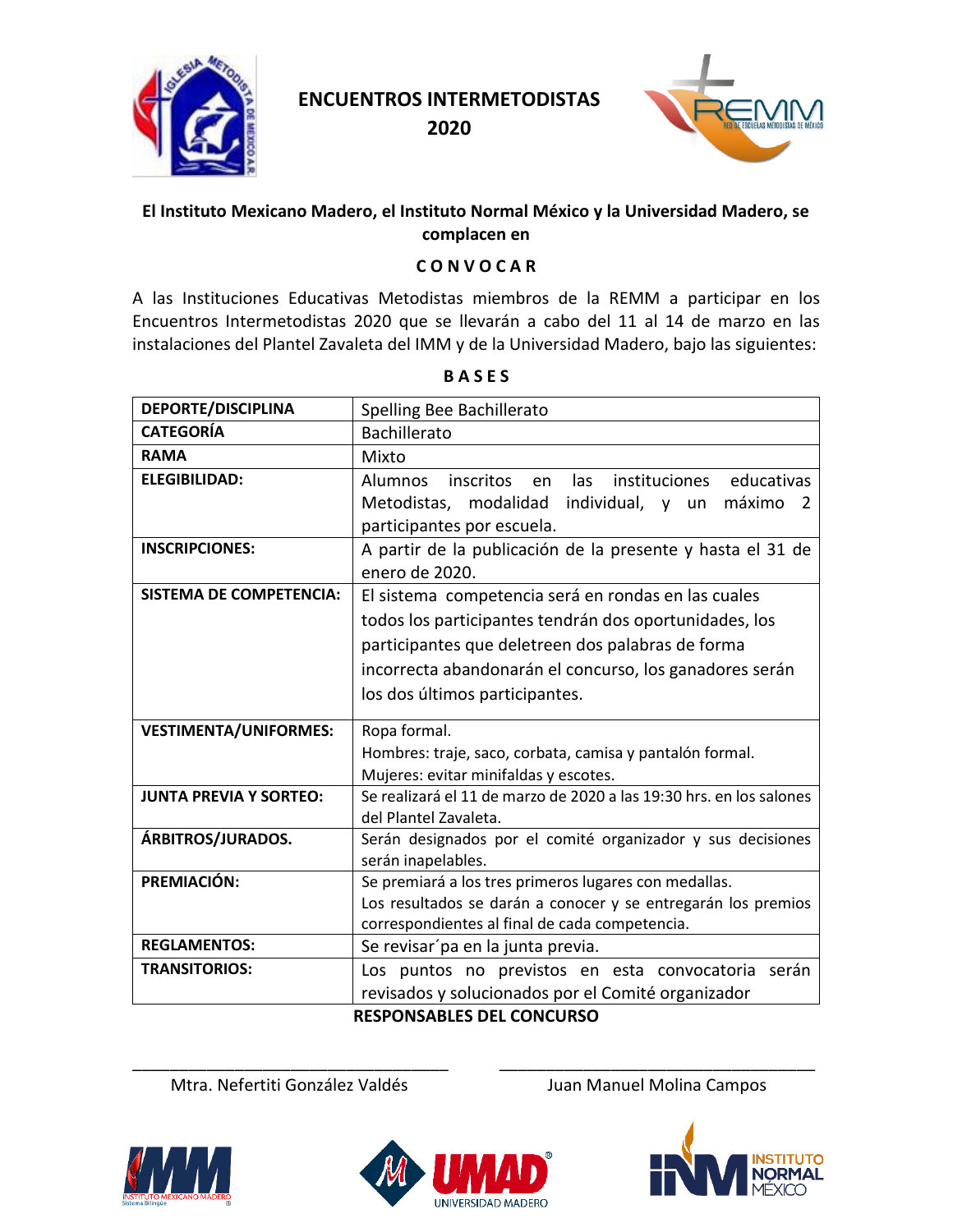



|    | Word                                     | <b>Definition</b>                                                                             |
|----|------------------------------------------|-----------------------------------------------------------------------------------------------|
| 1  | $ab$ scess $(n)$                         | a localized collection of pus in tissues of the body.                                         |
| 2  | accessible                               | means easy to approach.                                                                       |
|    | (adj)                                    |                                                                                               |
| 3  |                                          | accommodatito provide with a place to live or to be stored in.                                |
|    | e <sub>(v)</sub>                         |                                                                                               |
| 4  |                                          | accordion (n) a musical instrument.                                                           |
| 5  | annulment<br>(n)                         | the declaration that annuls a marriage.                                                       |
| 6  | baboon (n)                               | a large monkey found in Africa or Arabia.                                                     |
| 7  | balloon (n)                              | an inflated bag.                                                                              |
| 8  | barbiturate                              | lused to medicine as a sedative.                                                              |
|    | (n)                                      |                                                                                               |
| 9  | barrette (n)                             | a clasp used to hold a girl"s hair in place.                                                  |
| 10 | break (n)                                | a food made from flour, water, and usually yeast, mixed together and baked.                   |
| 11 | breakn                                   | the air that goes into and out of your lungs.                                                 |
|    | 12   breathe $(v)$                       | to move air into and out of the lungs.                                                        |
|    | $13$ cache (n)                           | a hiding place.                                                                               |
|    | 14 calendar (n)                          | a table of days and weeks in a year.                                                          |
| 15 |                                          | camaraderie good fellowship.                                                                  |
|    | (n)                                      |                                                                                               |
|    |                                          | 16 $\vert$ campaign (n) a military operation for a specific objective.                        |
|    | $17$ canvass (v)                         | to solicit votes.                                                                             |
|    | 18 caterpillar                           | the larva of a butterfly or moth.                                                             |
|    | 19 cemetery                              | a place set apart for graves or tombs.                                                        |
|    | $20$ chant (n)                           | a kind of rhythmical song that uses only one or two notes.                                    |
| 21 | $ $ chore $(n)$                          | a job or piece of work that is often boring or unpleasant but needs to be done<br>regularly.  |
|    | 22 chameleon<br>(n)                      | a lizard that can, as protection, change color.                                               |
|    | 23 $ charisma(n) $                       | a personal quality that gives one power over a group of people.                               |
|    |                                          | 24 chauffeur (n) a person employed to drive an automobile.                                    |
| 25 | deductible<br>(adj)                      | means capable of being deducted.                                                              |
| 26 | defendant<br>(n)                         | a person against whom a charge is brought against in court.                                   |
|    | 27 descender                             | the part of the letter that goes below the body.                                              |
|    | (n)                                      |                                                                                               |
|    | 28 dialogue (n)                          | conversation with two or more people.                                                         |
| 30 | $ e$ cstasy (n)                          | 29 dictionary (n) a book containing a selection of words or a language.<br>rapturous delight. |
|    | $31$ elite (n)                           | the choice or the best of anything.                                                           |
| 32 | <b>especially</b>                        | very much; more than usual or more than other people or things                                |
|    | (adv)                                    |                                                                                               |
| 33 | embarrass<br>(v)                         | to cause confusion and shame to.                                                              |
| 34 | Tatigue (n)                              | weariness from exertion.                                                                      |
|    | $35$   faucet (n)                        | a device to control the flow of liquid.                                                       |
|    | 36   fiery (adj)                         | containing fire or impetuous.                                                                 |
| 37 | $[$ fight (n)                            | a battle or combat.                                                                           |
|    | $38$   flaunt (v)                        | means to display oneself conspicuously.                                                       |
|    | 39 $ $ galloping $(v)$                   | running or moving quickly.                                                                    |
| 40 | $\mathsf{gambol}\left(\mathsf{v}\right)$ | means to skip about, as in dancing.                                                           |
| 41 | geisha (n)                               | a Japanese woman trained as a singer or dancer.                                               |





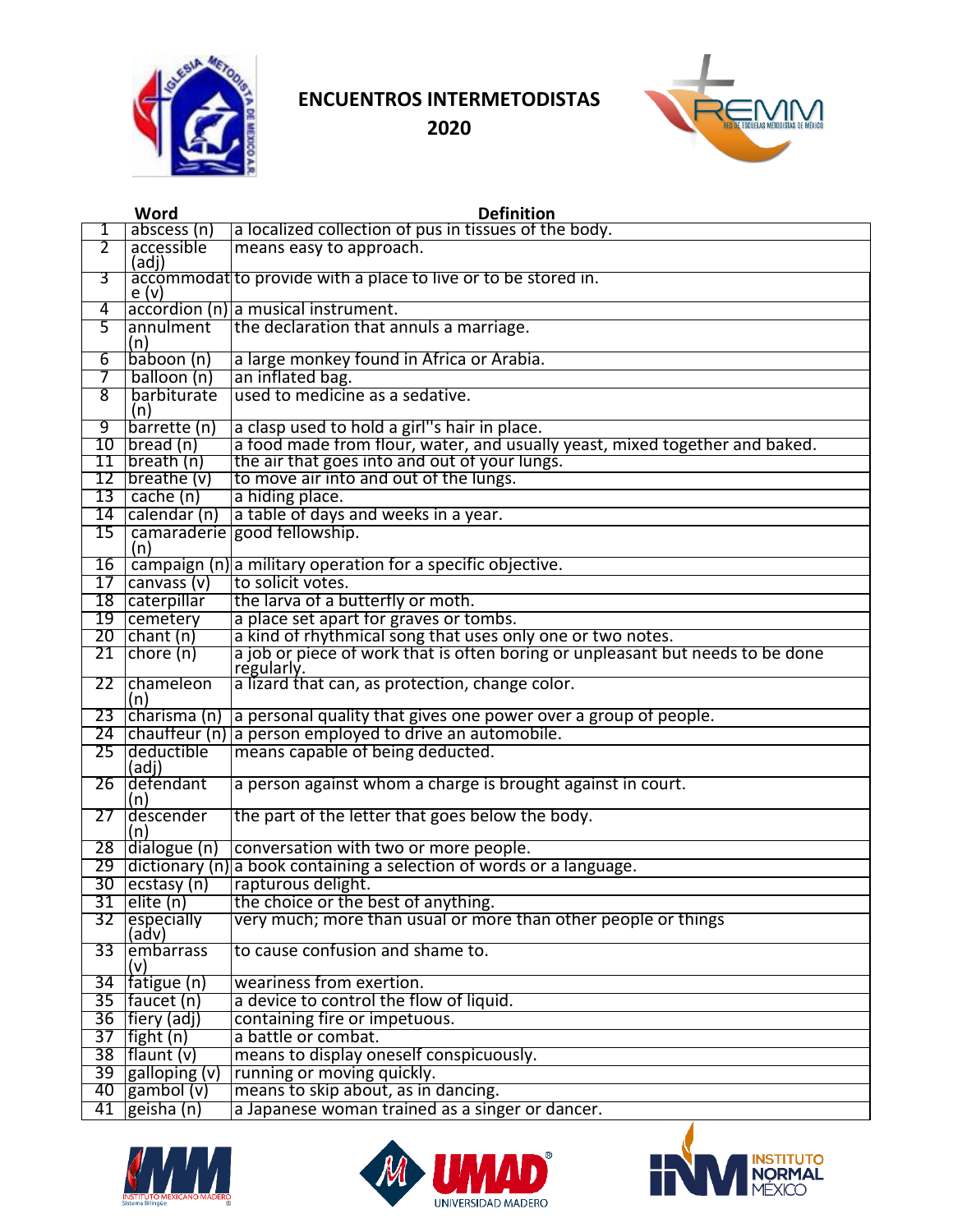



| 42       | gerund (n)                                                  | a verb functioning as a noun.                                                 |
|----------|-------------------------------------------------------------|-------------------------------------------------------------------------------|
|          | 43 geyser (n)                                               | a hot spring that sends up jets of water and steam.                           |
| 44       | giraffe (n)                                                 | a long-necked African animal.                                                 |
| 45       | [hallow(v)]                                                 | means to make holy.                                                           |
| 46       | $h$ alve $(n)$                                              | to divide into two equal parts.                                               |
| 47       | hangar (n)                                                  | a shelter for airplanes.                                                      |
| 48       | $\vert$ harass (v)                                          | to disturb persistently.                                                      |
| 49       | harlequin (n) a buffoon.                                    |                                                                               |
| 50       | Thassle (n)                                                 | a disorderly dispute.                                                         |
| 51       | havoc (n)                                                   | great destruction or devastation.                                             |
| 52       | hearken (n)                                                 | to pay attention or listen to.                                                |
| 53       | $ $ hearth $(n)$                                            | the floor of a fireplace.                                                     |
| 54       | hemisphere                                                  | half of the terrestrial globe.                                                |
| 55       | (n)                                                         |                                                                               |
|          | Icon (n)                                                    | a picture, image or other representation.                                     |
| 56       |                                                             | Illegible (adj)   hard to read or decipher because of poor handwriting.       |
| 57<br>58 | illicit (adj)                                               | not legally permitted.<br>a lack of ability to read and write.                |
| 59       | <b>Illiteracy</b> (n)<br><b>limbecile</b>                   | a person having a mental age of seven or eight.                               |
|          | (adj)                                                       |                                                                               |
|          | 60   impasse (n)                                            | a deadlock.                                                                   |
|          | $61$  impede (v)                                            | to retard in movement by means of obstacles.                                  |
| 62       | $ $ incense $(n)$                                           | a substance producing sweet odor when burned, used in religious ceremonies to |
|          |                                                             | enhance a mood.                                                               |
| 63       | incessant                                                   | means continuing without interruption.                                        |
|          | (adj)                                                       |                                                                               |
| 65       | 64 $ $ incite $(v)$                                         | to stir, encourage or urge on.                                                |
| 66       | incognito (n)                                               | to have one's identity concealed.                                             |
| 67       | inertia (n)<br>linevitable                                  | lack of motion, sluggishness.<br>something that can't be avoided.             |
|          | (adj)                                                       |                                                                               |
| 68       | jaguar (n)                                                  | is the largest cat in the western hemisphere.                                 |
| 69       | jamb (n)                                                    | a vertical side of a doorway.                                                 |
| 70       | janitor (n)                                                 | a person employed to keep things clean.                                       |
| 71       | jaundice (n)                                                | a yellow discoloration of the skin or eyes.                                   |
| 72       | iealous (adj)                                               | feeling resentment against someone because of success of advantages.          |
| 73       | jeer (v)                                                    | to scoff at someone.                                                          |
| 74       | $\vert$ jeopardy $\vert$ n)                                 | risk to loss, harm, death or injury.                                          |
| 75       | karate (n)                                                  | a method of self-defense.                                                     |
|          | 76 kayak (n)                                                | an Eskimo canoe.                                                              |
| 77       | [kerosene (n)                                               | a mixture of hydrocarbons used as fuel, or cleaning material.                 |
|          | 78 kettle (n)                                               | a metal container in which to cook foods.                                     |
|          | 79 khaki (adj)                                              | means dull yellowish brown.                                                   |
|          | 80 kidnapped                                                | means being stolen, abducted or carried off by force.                         |
|          | (adj)                                                       |                                                                               |
| 81       | $\sqrt{\text{labor}(\mathsf{n})}$                           | productive activity for the sake of economic gain.                            |
|          | 82   lacquer (n)                                            | protective coating.                                                           |
| 83       | $\overline{\phantom{a}}$ ladle $\overline{\phantom{a}}$ (n) | a long-handled utensil used for dipping.                                      |
|          | $84$ lamb (n)                                               | a young sheep.                                                                |
|          | 85   language (n)                                           | a body of words common to a people.                                           |
|          | $86$  laugh (v)                                             | to express pleasure audibly.                                                  |
| 87       | libelous (adj)                                              | maliciously defamatory.                                                       |





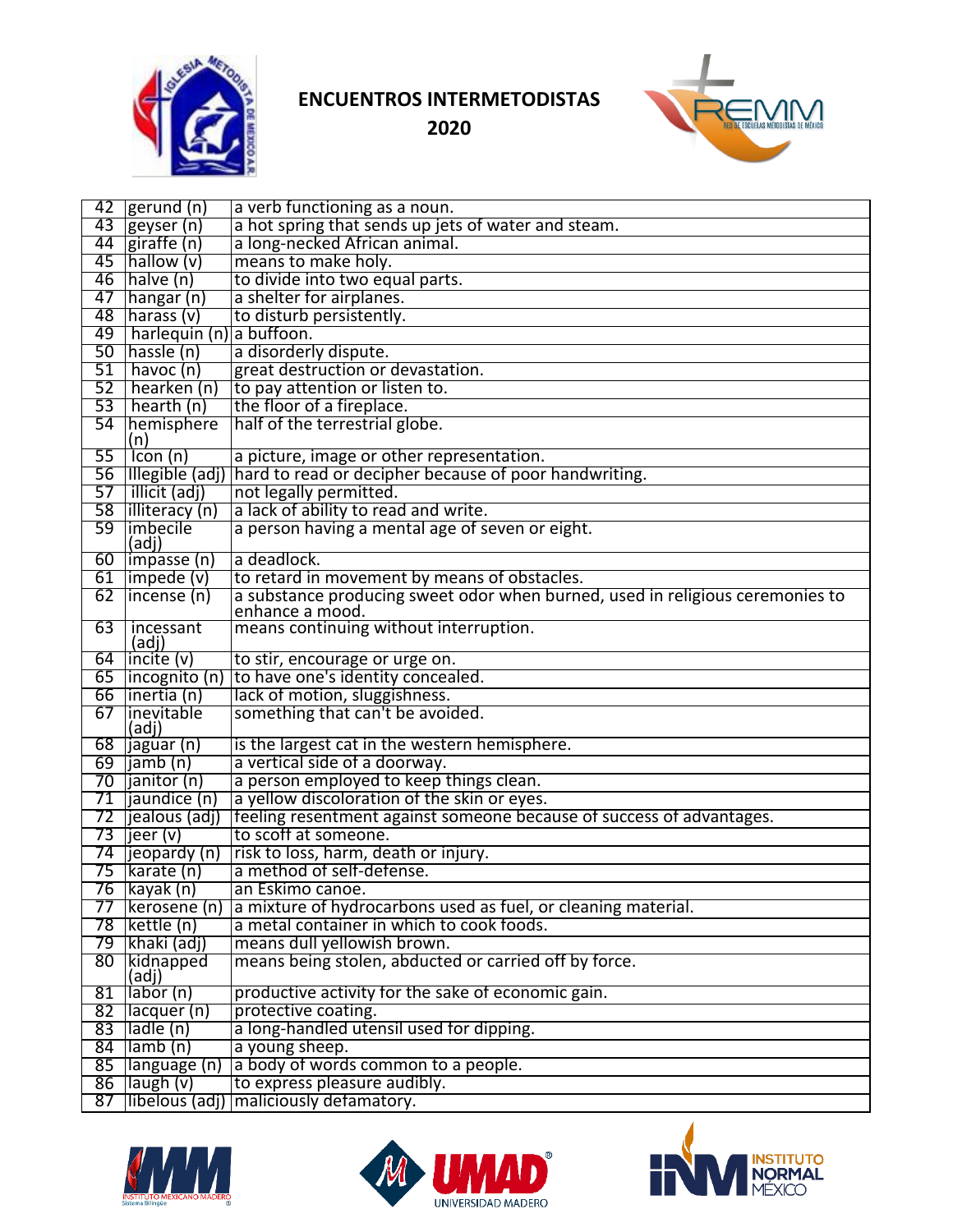



|     |                                       | 88   lightning (n) a brilliant electric spark discharge.                                    |
|-----|---------------------------------------|---------------------------------------------------------------------------------------------|
| 89  |                                       | $\lim_{\theta}$ limousine (n) a large, luxurious car, especially one driven by a chauffeur. |
| 90  | liquor (n)                            | a distilled or spirituous beverage.                                                         |
| 91  | macabre<br>(adi)                      | gruesome and horrifying.                                                                    |
| 92  |                                       | macaroni (n) a small tubular pasta.                                                         |
| 93  | (adj)                                 | Imagnificent   making a splendid appearance or show.                                        |
| 94  |                                       | maintenance the act of keeping things in good order.                                        |
|     | (n)                                   |                                                                                             |
| 95  | malaria (n)                           | a disease characterized by chills or fever, caused by the bite of a mosquito.               |
| 96  | $ $ malice $(n)$                      | the desire to inflict harm on someone.                                                      |
| 97  | malign (adj)                          | to speak harmful untruths about.                                                            |
| 98  | <b>Imalleable</b><br>$ (\text{adj}) $ | capable of being shaped by hammering or pressure.                                           |
| 99  | manacle (n)                           | a shackle for the hand; handcuffs.                                                          |
|     | 100   mantel (n)                      | a construction framing the opening of a fireplace.                                          |
|     | 101   margarine                       | a butter-like product made from refined vegetable oils.                                     |
|     | (n)                                   |                                                                                             |
|     | 102   marina (n)                      | a boat basin offering dockage and other service for small craft.                            |
|     | $103$ maroon (n)                      | a dark brownish-red.                                                                        |
|     | 104   marriage $(n)$                  | the social institution under which a man and woman decide to live as husband and            |
|     |                                       | wife by legal                                                                               |
|     |                                       | commitments, religious ceremonies.                                                          |
|     | 105   martial (adj)                   | inclined or disposed to war.<br>a person who suffers death rather than give up religion.    |
|     | $106$   martyr (n)                    | 107   massacre (n)   the unnecessary killing of human beings, as in a war.                  |
|     | $108$ mauve (n)                       | a pale bluish purple.                                                                       |
|     | 109   mechanical                      | having to do with machinery.                                                                |
|     | (adj)                                 |                                                                                             |
|     | 110 mediocre<br>(adj)                 | of only ordinary or moderate quality.                                                       |
|     | $111$ naive (adj)                     | means unsophisticated or ingenuous.                                                         |
|     | $112$  nasal (adj)                    | of or pertaining to the nose.                                                               |
|     | $113$ nausea (n)                      | sickness at the stomach, especially when loathing food.                                     |
|     | 114 necessary                         | being essential; indispensable.                                                             |
|     | (adj)<br>$115$ nectar (n)             | the secretion of a plant, which attracts insects or birds that pollinate the flower.        |
|     | $116$   nephew (n)                    | a son of one's brother or sister.                                                           |
|     | $117$ nestle (n)                      | to lie close and snug.                                                                      |
|     | $118$ obelisk (n)                     | a tapering, four-sided shaft of stone, with a pyramidal top.                                |
|     | $119$ obese (adj)                     | means very fat or overweight.                                                               |
|     | 120   obituary (n)                    | the notice of the death of a person.                                                        |
|     | $121$ obey (v)                        | to follow the directions of someone.                                                        |
|     | 122 oblique (adj)                     | means slanting; sloping.                                                                    |
|     |                                       | 123 obvious (adj) easily understood or recognizable.                                        |
|     | $124$   odious (adj)                  | hateful or detestable.                                                                      |
|     | $125$ pact (n)                        | an agreement, covenant or compact.                                                          |
|     | 126 pageant (n)                       | an elaborate public spectacle.                                                              |
| 127 | palace (n)                            | the official residence of an exalted person.                                                |
|     | $128$ palate (n)                      | the roof of the mouth.                                                                      |
|     | 129   pantry $(n)$                    | a room in which food is kept.                                                               |
| 130 | papaya (n)                            | a large, yellow, melonlike fruit.                                                           |





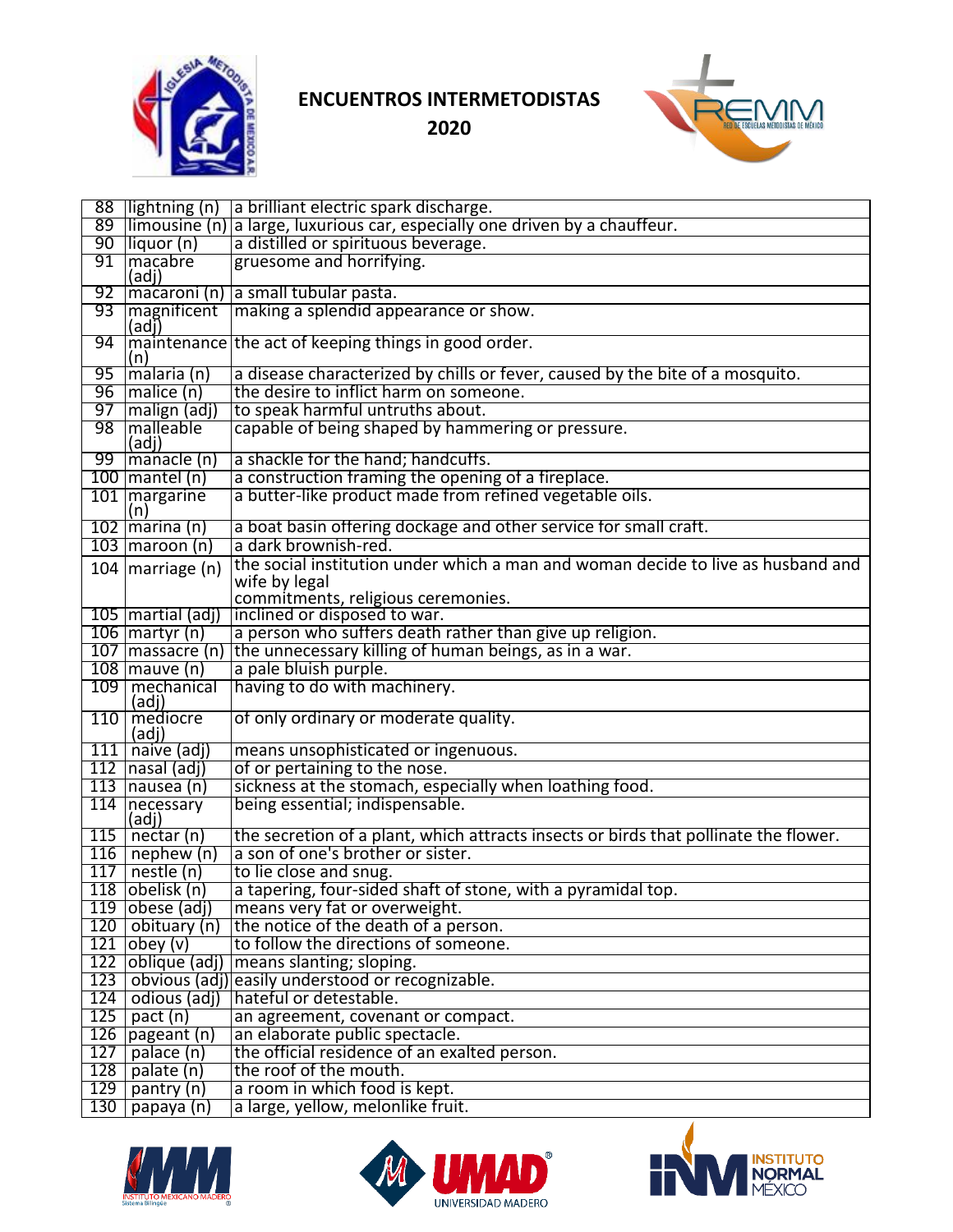



|     | 131   paprika (n)        | a red, powdery condiment.                                                      |
|-----|--------------------------|--------------------------------------------------------------------------------|
|     | 132   paraffin $(n)$     | a substance used in candles or to waterproof paper.                            |
|     | $133$ parallel (n)       | extending in the same direction, but never converging.                         |
| 134 | parcel (n)               | a small package, a bundle.                                                     |
| 135 | partial (adj)            | means incomplete.                                                              |
|     | 136   particle $(n)$     | a tine or very small bit.                                                      |
| 137 | patience (n)             | the quality of being patient.                                                  |
|     | $138$ paws (n)           | are the feet of an animal having claws.                                        |
|     | 139  pedal (n)           | a foot-operated lever used for various things.                                 |
|     | 140   peddle $(v)$       | to carry things from place to place for sale.                                  |
|     | 141 pedestrian           | a person who goes on foot.                                                     |
|     | (n)                      |                                                                                |
|     | $142$ peek (v)           | to look or glance quickly or furtively.                                        |
|     | 143   pension $(n)$      | a fixed amount other than a salary paid to a person.                           |
|     | 144   perceive $(v)$     | to become aware of.                                                            |
| 145 | perceptive<br>(adj)      | having or showing keenness of insight, understanding or intuition.             |
|     | 146   perplex $(v)$      | to cause to be puzzled over what is not understood.                            |
|     | 147 principal<br>(adj)   | first in order of importance.                                                  |
|     | 148 principle (n)        | a basic idea or rule that explains or controls how something happens or works. |
|     | $149$   raccoon (n)      | an animal with a mask-like stripe across the eyes.                             |
|     | 150   racquetball<br>(n) | a game similar to handball, but played with a racquet.                         |
|     | $151$ raise (v)          | to move to a higher position.                                                  |
|     | $152$ ramble (v)         | to wander around in an aimless manner.                                         |
|     | $153$ rapport (n)        | relation or connection.                                                        |
|     | $154$ rapture (n)        | ecstatic joy or delight.                                                       |
|     | $155$ ravine (n)         | a narrow, steep-sided valley.                                                  |
|     | $156$ razor (n)          | an instrument used for shaving.                                                |
|     | $157$ reactor (n)        | an apparatus in which a nuclear chain-reaction can be obtained.                |
|     | 158   $receipt(n)$       | a written acknowledgment of having received something.                         |
|     | $159$ receive (v)        | to take something into one's possession.                                       |
|     | $160$ recess (n)         | a temporary withdrawal from work or activity.                                  |
|     | 161   schedule (n)       | a plan of procedure.                                                           |
|     | $162$ scholar (n)        | a learned person.                                                              |
|     | $163$ science (n)        | a branch of knowledge or study                                                 |
|     | $164$ scissors (n)       | a cutting instrument.                                                          |
|     | 165   sheer (adj)        | transparently thin.                                                            |
|     |                          | 166 Shepherd (n) a person who tends or guards sheep.                           |
|     | $167$ sheriff (n)        | the law-enforcement officer of a county.                                       |
|     | $168$ shield (n)         | a piece of armor worn on the arm of defensive purposes.                        |
|     | 169 specially<br>(adv)   | extremely or in particular                                                     |
| 170 | $\mathsf{I}(\mathsf{n})$ | tablespoonfu the amount a tablespoon can hold.                                 |
| 171 | tabloid (n)              | a newspaper whose pages are about half the size of a standard-sized newspaper. |
|     | $172$ tackle (n)         | equipment, apparatus or gear, especially for fishing.                          |
|     | $173$ tailor (n)         | a person who makes, mends or alters clothing.                                  |
| 174 | tale (n)                 | a narrative that relates details or some event or incident.                    |
| 175 | talk $(v)$               | to communicate by speaking.                                                    |